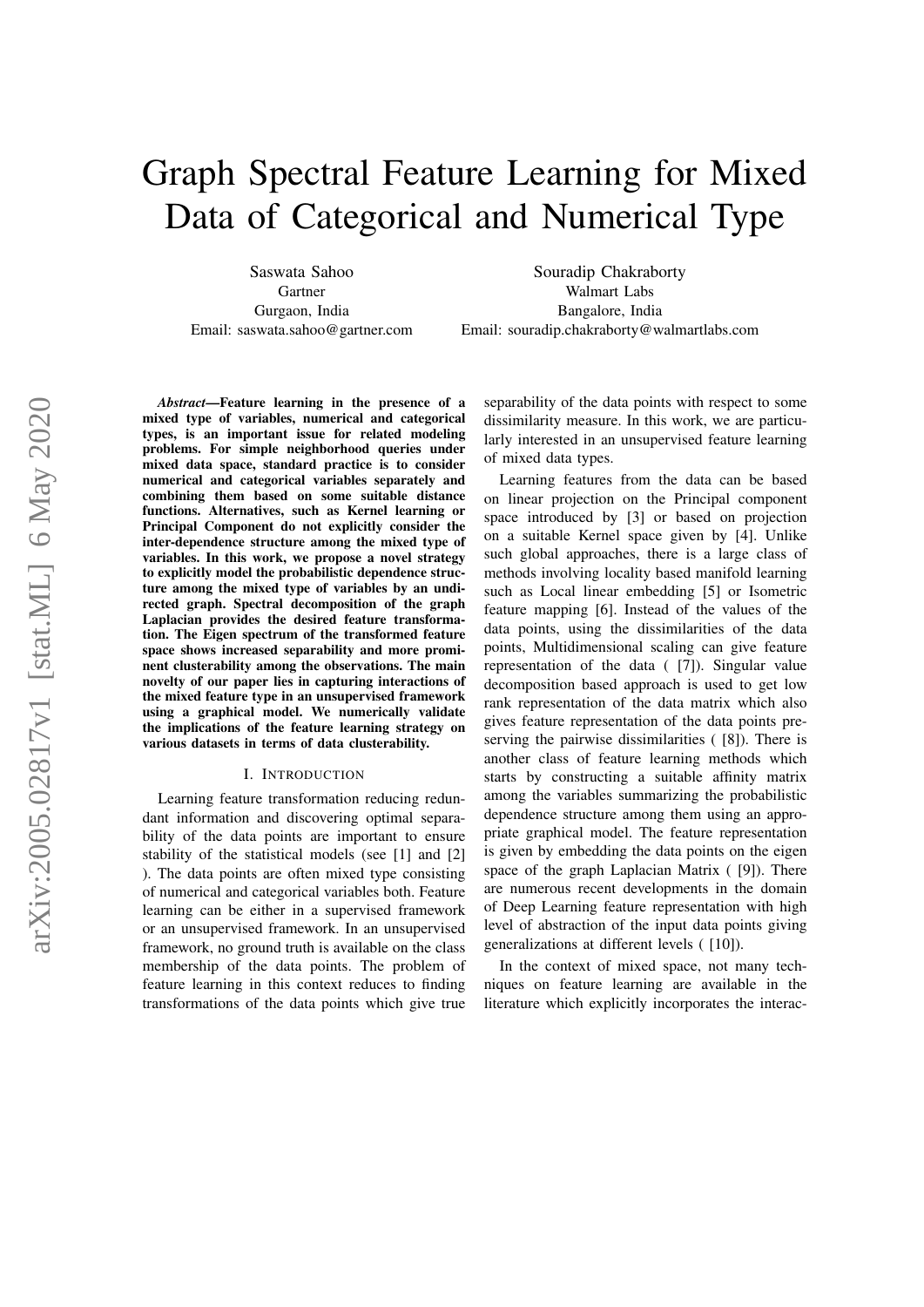tions and dependence structure among the categorical and numerical variables. Matrix factorisation based approaches represent the mixed type data points in terms of a number of latent features, implicitly incorporating the interactions. However, such representations do not model the probabilistic dependence among the mixed type of variables as observed over the sample data points and are often difficult to interpret. In this work, we propose a method of modeling the joint dependence structure of the mixed type of variables by a suitable graphical model. The data points on the mixed variables are assumed to be independent random samples from an underlying joint probability distribution. An association between the categorical and numerical variables is defined by projecting the numerical and categorical variables on a common space. The graph structure on the projected space of the variables are estimated by maximizing the likelihood function. The estimated weighted edges essentially encode the conditional dependence structure among the variables. The desired feature transformation reduces to embedding the mixed data points on the eigen space of the Graph Laplacian.

Since the proposed feature transformation is under an unsupervised framework we also assess the effect of the transformation on data separability and cluster-ability. Previous research works on clustering mixed type of data are very limited in numbers. [\[11\]](#page-7-10) proposed similarity based agglomerative clustering which performs well for mixed type of data. Several attempts have been made to extend Kmeans clustering for categorical data by considering the cluster mode or most centrally located observation of the cluster, termed as medoid ( see [\[12\]](#page-7-11), [\[13\]](#page-7-12)). These strategies largely consider numerical and categorical variables separately and eventually combining them by suitable dissimilarity measures. Several authors preferred to consider two separate clustering process for numerical and categorical data and finally combining the clustering results to obtain better partition by some ensemble method ( [\[14\]](#page-7-13)). The proposed feature transformation in this work is shown to increase the data separability in the transformed feature space by increasing the eigen value separation as compared to the linear

projection on the naive principal component space. The general effect of the feature transformation is shown to be positively influencing the cluster-ability of the data. The comparison of the results obtained with K-means clustering on the transformed feature space with that of the existing clustering techniques for mixed type of data is quite promising. We exhibit the results on various publicly available datasets.

The rest of the paper is organized as follows. In section II we describe the general framework and formulate the problem. Section III is dedicated to describing the proposed methodology of the feature transformation. Finally, in section II we describe the effect of the feature transformation on data separability and performance of the clustering.

<span id="page-1-0"></span>

Fig. 1: Similarity Function  $g(u, z)$  for  $u, z \in$  $[-2, 2]$ .

### II. GENERAL FRAMEWORK

Let us consider the mixed type of random variables denoted by the random vector  $X =$  $(X^{(num)'}, X^{(cat)'})'$  of dimension p. The subset of the variables  $X^{(num)}$  is a  $p_1$  dimensional random vector indicating  $p_1$  numerical variables and the subset of variables  $X^{(cat)}$  is a  $p_2$  dimensional random vector indicating the categorical variables. The numerical random vector assumes value in the  $p_1$  dimensional Euclidean space denoted by  $\mathbb{R}^{p_1}$ . We assume that each of the categorical variables assumes boolean values, +1 and -1, respectively for presence or absence of the corresponding category. Hence the categorical random vector  $X^{(cat)}$ has range  $\{-1,1\}^{p_2}$ . There are *n* independent *p* dimensional observations on the random vector X denoted by  $x_{(i)} = (x_{(i)1}, x_{(i)1}, \ldots, x_{(i)p})'$ ,  $i =$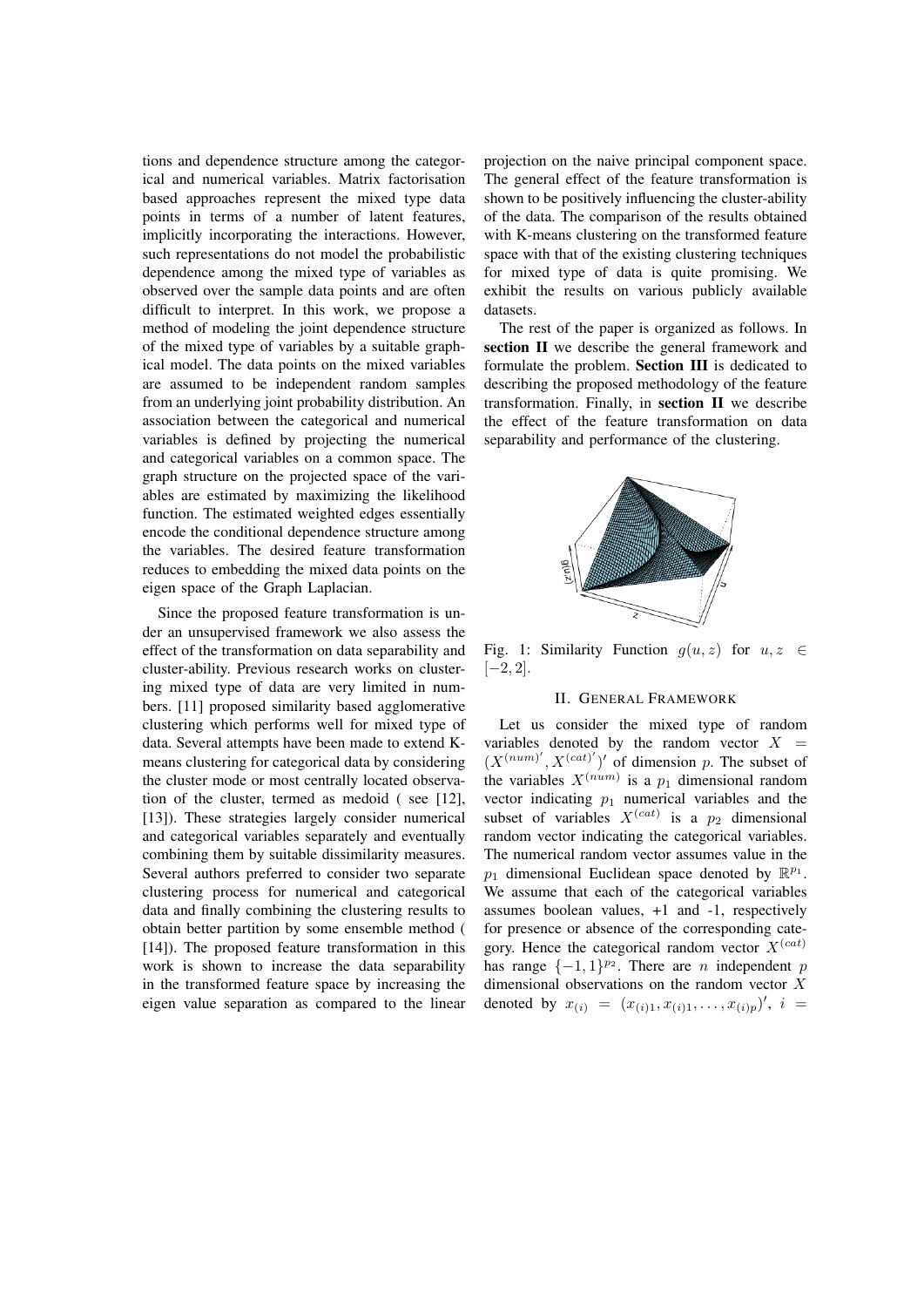$1, 2, \ldots, n$ . The complete  $n \times p$  dimensional data matrix of the *n* observations is denoted by  $\mathcal{D}$  =  $[x_{(1)}, x_{(2)}, \ldots, x_{(n)}]^T$ , the rows being the independent observations on the random vector  $X$ . The data matrix  $D$  is partitioned into two submatrices as  $\mathcal{D} = [\mathcal{D}^{(num)}, \mathcal{D}^{(cat)}]$ . The submatrix  $\mathcal{D}^{(num)}$  is of dimension  $n \times p_1$ , consisting of the *n* rows of the numerical observations on the  $p_1$  dimensional numerical random vector  $X^{(num)}$  and the submatrix  $\mathcal{D}^{(cat)}$  is of dimension  $n \times p_2$ , consisting of the n rows of the categorical observations on the  $p_2$ dimensional categorical random vector  $X^{(cat)}$ . The main problem is to come up with a feature transformation  $\phi(.)$  which transforms the p dimensional mixed observation  $x_{(i)}$  to  $\phi(x_{(i)})$  retaining majority of information available in the sample data matrix  $\mathcal{D}$ .

<span id="page-2-0"></span>

Fig. 2: Plot of Eigen Diffusion index  $(\alpha)$  for varying choice of number of features for the proposed spectral embedding features (in red) and naive principal component features (in black) for the 4 datasets: Clockwise starting from top left: StatLog Heart disease dataset, Teaching assistant evaluation dataset, Credit approval dataset, Adult Data Set

## III. METHODOLOGY

The core of the proposed methodology is to learn the probabilistic dependence structure of the components of the mixed random vector  $X$ . We assume the components of  $X$  as vertices of an undirected graph. The edges of the graph indicate the conditional dependence structure among the random variables corresponding to the vertices of the graph. To model the conditional dependence structure, we map the edges of the graph to the real line by a suitable function. Note that, the observable random vector consists of both numerical and categorical random variables. Mapping the edge between vertices corresponding to a pair of numerical random variables or a pair of categorical random variables to the real line is relatively direct. However, mapping the edges passing between two vertices of a numerical and a categorical variable is not so obvious. A suitable projection strategy is introduced which maps the categorical observations on a continuous dense space. Considering the projected dense space of the categorical observations along with the actual mixed observation space  $\mathbb{R}^{p_1} \times \{-1, 1\}^{p_2}$ , we map the edges of the graph on the real line using a suitably defined edge potential function. The graphical model parameters are estimated maximizing the Pseudo likelihood function based on the observed sample data points given in  $D$ . Considering the observations on mixed random variables as a signal over the vertices, the desired feature transformation is defined as the Fourier Transformation on the estimated Graph.

#### *A. Graphical Model*

Let us consider an undirected graph  $\mathcal{G} = (\mathcal{V}, \mathcal{E})$ with vertices  $V = \{1, 2, ..., p\}$  and edge set  $\mathcal{E}$ . Each random variable of the  $p$  dimensional mixed random vector  $X$  is essentially corresponding to one of the vertices in  $V$ . The joint distribution of the random vector  $X$  is assumed to factorize as  $f(x) \propto exp[\sum_{(s,t)\in\mathcal{E}} \psi(x_s, x_t)],$  where  $x =$  $(x_1, x_2, \ldots, x_p)'$  is an observation on X. For each edge  $(s, t) \in \mathcal{E}$ , the function  $\psi(x_s, x_t)$  is a mapping of the edge to the real line. We consider a special case:  $\psi(x_s, x_t) = \theta_{st} h(x_s, x_t)$ , where  $\theta_{st} \in \mathbb{R}$  and  $h(x_s, x_t) \in [-1, 1]$  is a known function, indicating similarity between  $x_s$  and  $x_t$ . The model parameters  $\theta_{st}$ ,  $s, t \in \mathcal{V}$  are considered as the weights corresponding to the edges of the graph G. The similarity function  $h(.,.)$  between the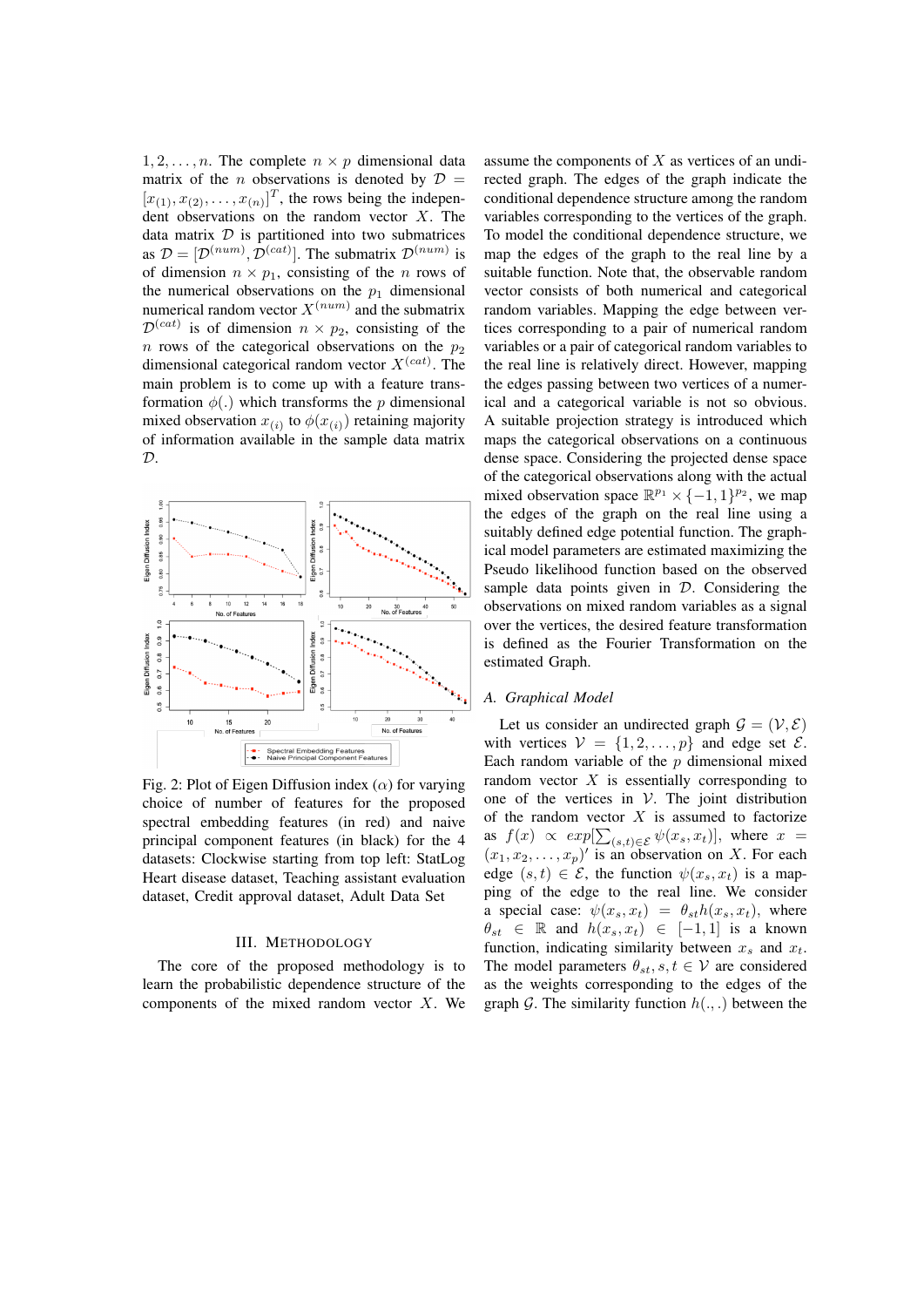<span id="page-3-1"></span>

| Method        | No. of   | Rand     | Total      |
|---------------|----------|----------|------------|
|               | Clusters | Index(R) | Entropy(E) |
| K-Means-SE    | 2        | 0.701    | 0.935      |
|               | 5        | 0.587    | 2.255      |
|               | 10       | 0.555    | 5.011      |
| $K$ -Means-PC | 2        | 0.704    | 0.852      |
|               | 5        | 0.582    | 2.431      |
|               | 10       | 0.541    | 4.581      |
| $K$ -Proto    | 2        | 0.653    | 1.061      |
|               | 5        | 0.582    | 2.261      |
|               | 10       | 0.554    | 4.861      |
| K-Med         | 2        | 0.654    | 1.001      |
|               | 5        | 0.568    | 2.301      |
|               | 10       | 0.547    | 4.641      |

TABLE I: Clustering quality with *K-Means-SE* in comparison to the alternatives on StatLog Heart disease dataset.

observed values of the random vector  $X$  on each pair of vertices is defined suitably by separately considering pair of vertices corresponding to the numerical variables, pair of vertices corresponding to the categorical variables and pair of vertices corresponding to a pair of mixed type of variables. It is important to keep in mind that the similarity function  $h(.,.)$  should be well defined in the sense that it is scaled properly and bounded in  $[-1, 1]$  and also, the similarities between pairs of numerical, categorical or mixed type of variables should be directly comparable. To define the similarity function  $h$  for mixed type of variables first it is important to describe the collective factorization strategy. This strategy maps observations on categorical variables to a continuous dense space, so that the mixed type of observations are directly comparable.

## *B. Collective Factorization of Numerical and Categorical Space*

The projection of the set of categorical variables on the continuous space is achieved through collective factorization of the matrix of numerical variables  $\mathcal{D}^{(num)} \in \mathbb{R}^{n \times p_1}$  and the matrix of binary categorical variables  $\mathcal{D}^{(cat)} \in \mathbb{R}^{n \times p_2}$ . The main idea behind the collective factorization is that both the categorical and numerical variables can be represented in a common hidden space. Such idea has been existent for latent feature learning through joint factorization in presence of observations from multiple spaces (see [\[15\]](#page-7-14)). The common latent space representation of the data is done by

considering a common matrix W for factorization of  $\mathcal{D}^{(num)}$  and  $\mathcal{D}^{(cat)}$  both, by the following optimization problem, ||.|| being the matrix Frobenius norm :

$$
min_{W,H_1,H_2}: ||\mathcal{D}^{(num)} - WH_1|| + ||\mathcal{D}^{(cat)} - WH_2||
$$
  
such that  $W \ge 0, H_1 \ge 0, H_2 \ge 0.$   
(1)

The common latent space representation is

<span id="page-3-0"></span>

Fig. 3: Plot of Cluster Separability index  $(J)$  under varying choice of number of clusters for the proposed spectral embedding features (in red) and naive principal component features (in black) for the 4 datasets when the number of features is fixed: Clockwise starting from top left: StatLog Heart disease dataset, Teaching assistant evaluation dataset, Credit approval dataset, Adult Data Set

achieved by restricting  $W \in R^{n \times k}$  where k is the common latent dimension with  $k < p_1 + p_2$ . In order to solve the given optimization problem in an iterative way, stochastic gradient descent has been used as given in [\[15\]](#page-7-14).

Consider an observation on the mixed type of random variables denoted by  $x = (x_1, x_2, \dots, x_p)'$ . The observed data point can be partitioned to  $x = (x^{(num)'}, x^{(cat)'})'$  indicating the components corresponding to the numerical variables and categorical variables. The observation on the categorical variables, denoted by  $x^{(cat)} \in \{-1, 1\}^{p_2}$  is given as a row of the data matrix  $\mathcal{D}^{(cat)}$ . The corresponding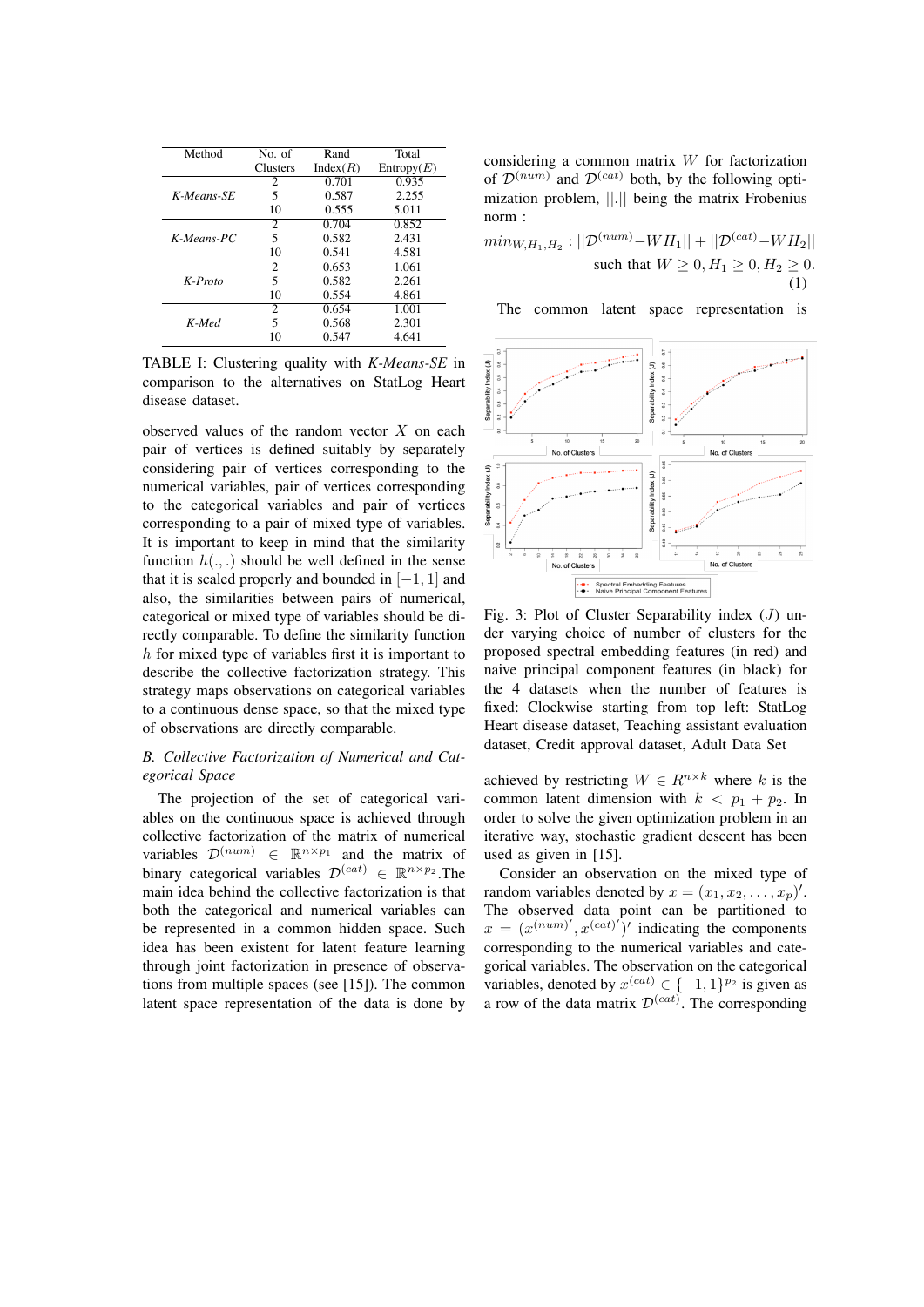| Method        | No. of                      | Rand     | Total      |
|---------------|-----------------------------|----------|------------|
|               | <b>Clusters</b>             | Index(R) | Entropy(E) |
|               |                             |          |            |
| K-Means-SE    | 2                           | 0.486    | 2.119      |
|               | 5                           | 0.570    | 4.805      |
|               | 10                          | 0.631    | 8.871      |
| $K$ -Means-PC | $\mathcal{D}_{\mathcal{L}}$ | 0.490    | 2.122      |
|               | 5                           | 0.562    | 5.131      |
|               | 10                          | 0.626    | 9.281      |
| $K$ -Proto    | 2                           | 0.492    | 2.192      |
|               | 5                           | 0.591    | 4.711      |
|               | 10                          | 0.606    | 7.761      |
| K-Med         | $\overline{c}$              | 0.470    | 2.191      |
|               | 5                           | 0.601    | 5.130      |
|               | 10                          | 0.647    | 10.146     |

TABLE II: Clustering quality with *K-Means-SE* in comparison to the alternatives on Teaching assistant evaluation dataset.

representation on the continuous space is given by premultiplying estimated  $H_2$  with the corresponding estimated row of W as  $\hat{x}^{(cat)} = \hat{w}\hat{H}_2$ . The rows of estimated W consists of factor loadings of latent features of both numerical and categorical variables. Hence, to ensure comparability between the mixed spaces, the similarity between the numerical observation  $x^{(num)}$  and categorical observation  $x^{(cat)}$  is measured by consider the respective dense maps

$$
\hat{x}^{(num)} = \hat{w}\hat{H}_1 \text{ and } \hat{x}^{(cat)} = \hat{w}\hat{H}_2. \tag{2}
$$

## <span id="page-4-0"></span>*C. Similarity Function*

Consider an observation on the mixed type of random variables  $x = (x_1, x_2, \dots, x_p)'$  observed over the vertices  $V = \{1, 2, \ldots, p\}$ . We partition the vertices  $V$  as  $V = V^{(num)} \cup V^{(cat)}$  where  $V^{(num)} =$  $\{1, 2, \ldots, p_1\}$  and  $\mathcal{V}^{(cat)} = \{p_1+1, p_1+2, \ldots, p =$  $p_1 + p_2$ , respectively giving the vertices corresponding to the numerical variables and the categorical variables. We have  $x = (x^{(num)'}, x^{(cat)'})'$ and for the corresponding Collective Factorization feature map,  $\hat{x} = (\hat{x}^{(num)}', \hat{x}^{(cat)'})'$  as given in [\(2\)](#page-4-0). Note that the categorical variables only take two distinct values in  $\{-1, 1\}$ . The observations on the numerical variables and the Collective Factorization feature map of the observations are scaled and centred to make sure that the range of the observations are within  $[-\beta, \beta]$ , for some  $\beta > 0$ . The similarity function between observations on a pair of variables is defined as follows.

$$
h(x_s, x_t) = x_s x_t \qquad \forall s, t \in \mathcal{V}^{(cat)}
$$
  
=  $g(x_s, x_t) \qquad \forall s, t \in \mathcal{V}^{(num)}$   
=  $g(\hat{x}_s, \hat{x}_t) \qquad \forall s \in \mathcal{V}^{(num)}, \forall t \in \mathcal{V}^{(cat)}$ .  
(3)

The function  $g(.,.)$  is defined as follows. For some small  $\epsilon > 0$ ,

$$
g(u, z) = \frac{\min(|u|, |z|)}{\max(|u|, |z|)} \operatorname{sgn}(uz),
$$

$$
if \min(|u|, |z|) > \epsilon,
$$

$$
= \frac{\epsilon}{\max(|u|, |z|)},
$$
(4)
$$
if \min(|u|, |z|) \le \epsilon \text{ and } \max(|u|, |z|) > \epsilon,
$$

$$
\begin{aligned} \n\min(u_1, |z|) &\geq \epsilon \text{ and } \max(u_1, |z|) > \epsilon, \\ \n&= 1, \quad \text{if } \max(u_1, |z|) \leq \epsilon. \n\end{aligned}
$$

Note that the similarity function  $h(.,.)$  is bounded in  $[-1, 1]$ , where -1 and +1 respectively indicate extreme dissimilarity and extreme similarity of observations on a pair of variables. Since the defined measure of similarity is sensitive to signs of the pair of observations, the truncation at some moderately small  $\epsilon > 0$  is attached to ensure stable behaviour of  $g(u, z)$  for |u| or |z| close to 0. The function measures the similarity of observations generated on a pair of vertices in terms of the magnitude and sign both. A plot of the function  $g(u, z)$  is given in Figure [1](#page-1-0) for  $u, z \in [-2, 2]$ .

## *D. Model Estimation*

The joint Pseudo log-likelihood function of the model parameters  $\theta = \{\theta_{st}, s, t \in V\}$  based on the observed data points  $\mathcal{D} = [x_{(1)}, x_{(2)}, \dots, x_{(n)}]'$  is given by

$$
\log L(\theta, \mathcal{D}) = \sum_{i=1}^{n} \sum_{\forall (s,t) \in \mathcal{E}} \theta_{st} h(x_{(i)s}, x_{(i)t}) - n \log(Z(\theta))
$$
 (5)

where 
$$
Z(\theta) = \sum_{i=1}^{n} \exp(\sum_{\forall (s,t) \in \mathcal{E}} \theta_{st} h(x_{(i)s}, x_{(i)t}))
$$

The parameters are estimated maximizing the Pseudo log-likelihood function based on the following update equations.

$$
\hat{\theta}_{st} = \theta_{st} - \eta \frac{\partial \log L(\theta, \mathcal{D})}{\partial \theta_{st}} \tag{6}
$$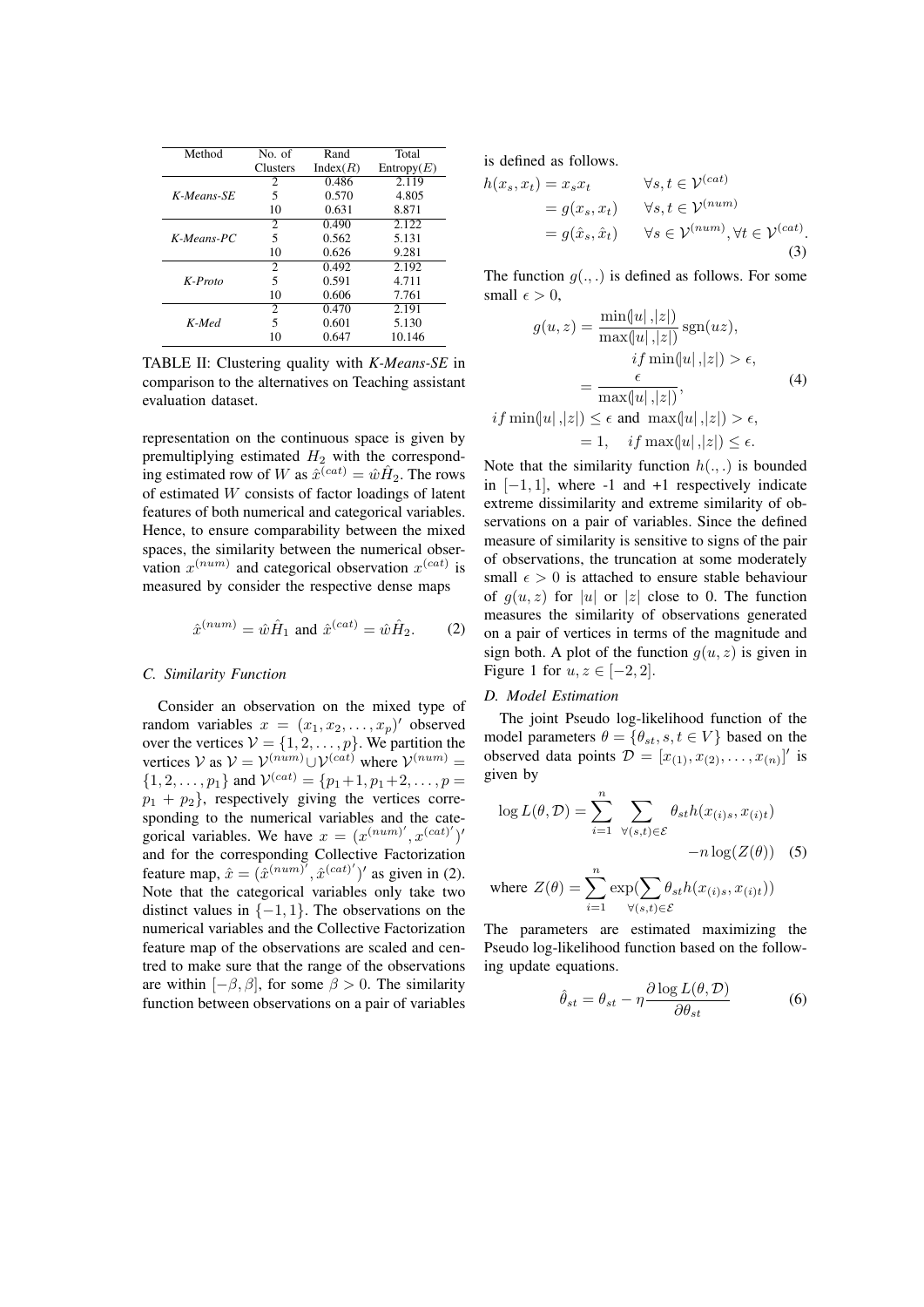where the gradient direction is given as

$$
\frac{\partial \log L(\theta, \mathcal{D})}{\partial \theta_{st}} = \sum_{i=1}^{n} h(x_{(i)s}, x_{(i)t}) - \frac{n}{Z(\theta)} \sum_{i=1}^{N} \exp(\sum_{\forall s, t \in E} \theta_{st} h(x_{(i)s}, x_{(i)t})) h(x_{(i)s}, x_{(i)t})
$$
\n(7)

and  $n > 0$  is the learning rate.

#### *E. Feature Transformation*

The  $p$  dimensional square matrix of the model parameters are estimated maximizing the Pseudo loglikelihood function as  $\hat{\Theta} = (\hat{\theta}_{st}, s, t \in \mathcal{V})$ . Considering the graph  $\mathcal{G} = (\mathcal{V}, \mathcal{E})$  where the mixed random variables in X correspond to the p vertices in  $\mathcal V$ , the conditional dependence structure among the random variables is estimated using a symmetric version of  $\hat{\Theta}$ , given by  $\tilde{\Theta} = \frac{1}{2}(\hat{\Theta} + \hat{\Theta}^T) = (\tilde{\theta}_{st}, s, t \in \mathcal{V}),$ say. This symmetric matrix is treated as the weight matrix of the edges  $\mathcal{E}$ . To ensure positive semi definiteness of the graph Laplacian of the estimated graph  $G$  in presence of possible negative weights, [\[16\]](#page-7-15) suggested using the absolute values, giving the weight matrix  $\tilde{\Theta}_{abs} = (|\tilde{\theta}_{st}|, s, t \in \mathcal{V})$ . Considering the symmetric weight matrix  $\tilde{\Theta}_{abs}$  of the undirected graph  $G$ , we evaluate the graph Laplacian given by  $\Delta = D - \tilde{\Theta}_{abs}$ , where  $\overline{D} = (\sum_{s \neq t} |\tilde{\theta}_{st}|)$  is the degree matrix. The graph Laplacian has eigen decomposition given by  $\Delta = \Phi \Lambda \Phi^T$ , where  $\Phi =$  $(\phi_1, \phi_2 \ldots, \phi_n)$  are the orthonormal eigen vectors and  $\Lambda$  is the diagonal matrix of the eigen values. The eigen vectors essentially are the Fourier atoms on the graph and the eigen values play the role of frequencies. An observation on the mixed random vector  $X$ , denoted by  $x$ , is treated as a signal on the vertices  $V$  of the graph  $G$  and the desired feature transformation is given by  $\phi(x) = \Phi^T x$ .

#### IV. NUMERICAL INVESTIGATION

In this section we investigate the performance of the proposed feature transformation method on few datasets in terms of various metrics. The proposed spectral embedding based feature transformation denoted by *SE* is compared with naive principal component features, denoted by *PC*. To

<span id="page-5-0"></span>

| Method        | No of           | Rand     | Total      |
|---------------|-----------------|----------|------------|
|               | <b>Clusters</b> | Index(R) | Entropy(E) |
| K-Means-SE    | 5               | 0.441    | 2.773      |
|               | 10              | 0.425    | 5.532      |
|               | 20              | 0.385    | 11.083     |
|               | 5               | 0.436    | 2.761      |
| $K$ -Means-PC | 10              | 0.405    | 5.502      |
|               | 20              | 0.379    | 10.911     |
| $K$ -Proto    | 5               | 0.441    | 2.763      |
|               | 10              | 0.390    | 5.506      |
|               | 20              | 0.375    | 11.021     |
| K-Med         | 5               | 0.424    | 2.742      |
|               | 10              | 0.393    | 5.223      |
|               | 20              | 0.373    | 11.011     |

TABLE III: Clustering quality with *K-Means-SE* in comparison to the alternatives on Adult Data Set.

assess the quality of the proposed spectral embedding, we compare its performance with various clustering strategies suitable for mixed type of data. Along with K-means clustering based on spectral embedding features (denoted by *K-Means-SE*) and principal component features (denoted by *K-Means-PC*), we consider K-Prototype clustering and K-Medoid clustering introduced by [\[13\]](#page-7-12) and [\[12\]](#page-7-11) respectively. The two clustering strategies are denoted by *K-Proto* and *K-Med* respectively. K-Means clustering algorithm attempts to minimize the total sum of squares of the points with respective cluster centriods, where as, K-Modes algorithm aims to minimize the dissimilarities of the points with the respective cluster modes. The K-Prototype algorithm integrates the K-Means and K-Modes clustering methods suitable for mixed type of data. On the other hand, K-Medoid clustering algorithm targets to minimize the total dissimlarities of the points with the most centrally located points of the respective clusters.

## *A. Performance Metrics*

We consider various performance metrics, separately in connection to the feature transformation itself and on its effect on the quality of clustering. For the proposed feature transformation  $x \to z =$  $\phi(x)$ , which maps p dimensional mixed type data point  $x$  to an  $l$  dimensional space using the first l eigen vectors of the graph Laplacian, denote the eigen values of the variance covariance matrix as  $\lambda_j^{\phi}$ ,  $j = 1, 2, \dots l$ . The eigen values of the variance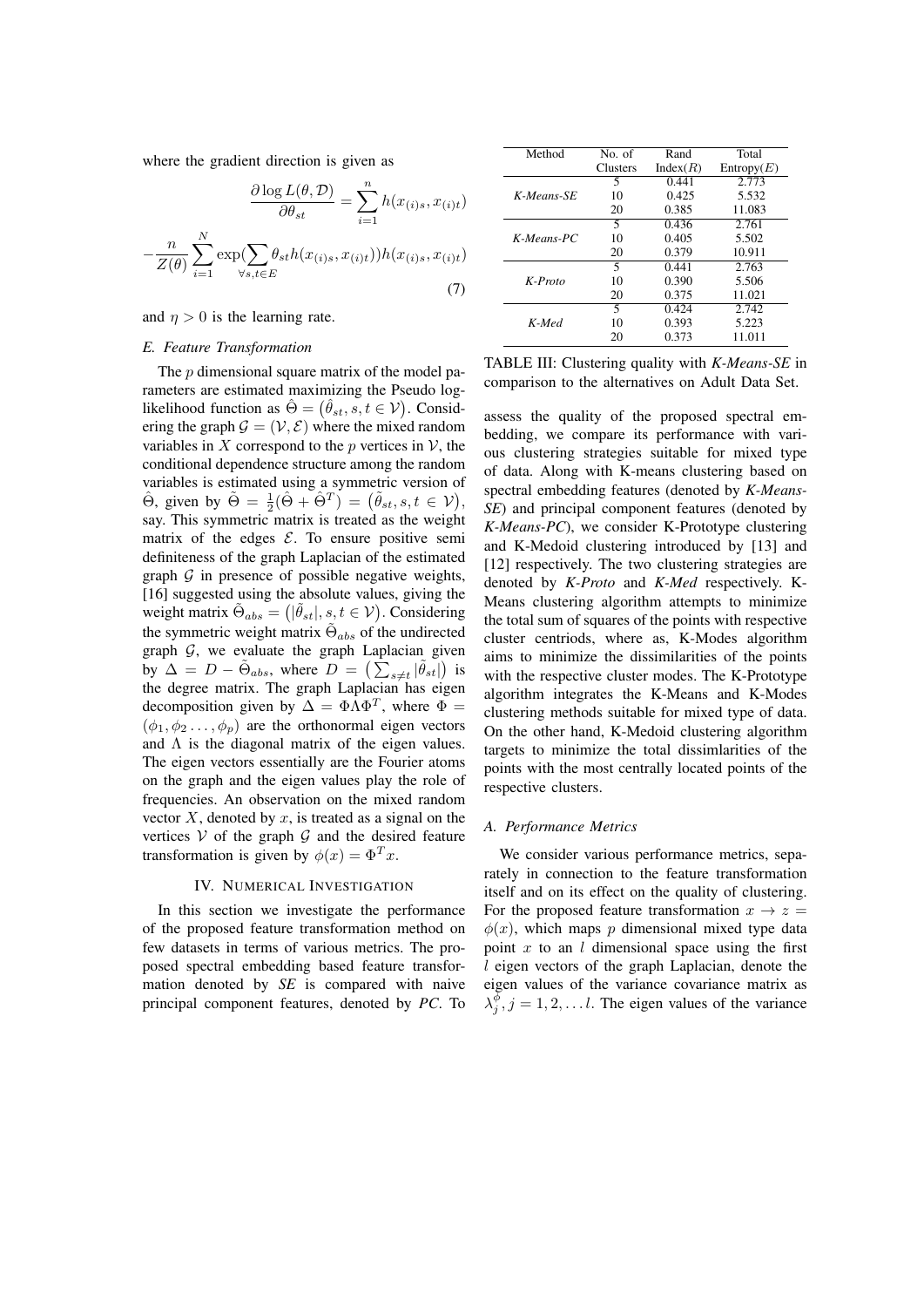covariance matrix of the actual  $p$  dimensional data points are given by  $\lambda_j$ ,  $j = 1, 2, \dots p$ .

*1) Eigen Diffusion::* Define a measure of diffusion of the principal component singular values associated to the  $l$  dimensional feature transformation  $\phi$  as  $\alpha = \frac{(\sum_{j=1}^{l} \lambda_j^{\phi})^2}{i \sum_{j=1}^{l} \lambda_j^{\phi 2}}$  $\frac{1}{l} \sum_{j=1}^{l} \frac{\lambda_j^{d/2}}{\lambda_j^{d/2}}$ . This measure is discussed by [\[17\]](#page-7-16) in connection to separability of the observations and effectiveness of principal component analysis. A larger value of  $\alpha$  indicates that the observations in the transformed feature space are increasingly similar to each other making clustering a seemingly difficult task. When the principal component singular values of the  $\phi$ − feature transformed data are arranged in decreasing order, with singular values decreasing faster, more amount of information are retained in lesser number of respective ordered principal feature dimensions. This also makes the feature transformed data nonspherical by distributing more amount of information in the directions of only few eigen vectors.

*2) Cluster Separability::* Under the feature transformation  $\phi$ , the total sum of square of the data points are given by  $S_T^{\phi} = \sum_{i=1}^{n} (\phi(x_i) (\mu^{\phi})(\phi(x_i) - \mu^{\phi})^T$ , where the general mean of the feature transformed datapoints is given by  $\mu^{\phi}$  =  $n^{-1} \sum_{i=1}^{n} \phi(x_i)$ . For L clusters of the data points the between cluster sum of squares of the feature transformed data points is given by  $S_B^{\phi}$ P The transformed data points is given by  $S_B^{\phi} = L_{c=1} n_c (\mu_c^{\phi} - \mu^{\phi}) (\mu_c^{\phi} - \mu^{\phi})^T$ , where the cth cluster has  $n_c$  number of data points and the cluster mean is  $\mu_c^{\phi}$ . The separability of the clusters is given by the measure  $J = \frac{Tr(S_B^{\phi})}{Tr(S_B^{\phi})}$  $\frac{T r(S_B)}{T r(S_T^{\phi})}$ , where  $Tr(.)$  is the trace operator ( [\[18\]](#page-7-17)).

*3) Rand Index::* Suppose there is a ground truth information available on the class labels of the observations  $x_i, i = 1, 2, ..., n$ , denoted by  $P$ . The information on the cluster membership of the observations are given by C. Consider pairs of observations after the feature transformation denoted by  $z_i = \phi(x_i)$  and  $z_j = \phi(x_j)$  for all  $i \neq j \in \{1, 2, \ldots, n\}$ . Denote the number of pairs of observations  $(z_i, z_j)$ , where  $z_i$  and  $z_j$  are in the same class of  $\overline{P}$  and same cluster of  $\overline{C}$  by  $\overline{a}$ . Similarly, for pairs of observations  $(z_i, z_j)$ , where  $z_i$ and  $z_i$  are in same class of  $P$  and different clusters

<span id="page-6-0"></span>

| Method        | No. of          | Rand     | Total      |
|---------------|-----------------|----------|------------|
|               | <b>Clusters</b> | Index(R) | Entropy(E) |
| K-Means-SE    | 5               | 0.527    | 2.791      |
|               | 10              | 0.516    | 5.311      |
|               | 20              | 0.516    | 8.267      |
| $K$ -Means-PC | 5.              | 0.545    | 2.691      |
|               | 10              | 0.546    | 3.905      |
|               | 20              | 0.526    | 6.651      |
| $K$ -Proto    | 5               | 0.610    | 2.491      |
|               | 10              | 0.548    | 4.732      |
|               | 20              | 0.528    | 7.376      |
| K-Med         | 5               | 0.571    | 2.544      |
|               | 10              | 0.535    | 4.364      |
|               | 20              | 0.524    | 7.930      |

TABLE IV: Clustering quality with *K-Means-SE* in comparison to the alternatives on Credit approval dataset.

of C, different class of P and same cluster of C and finally at different class of  $P$  and different cluster of  $C$ , the numbers are denoted by  $b, c$  and d. Rand Index is given by  $R = \frac{a+d}{a+b+c+d}$ , with larger values indicating more similarity between  $\mathcal C$  and  $\mathcal P$  ([\[19\]](#page-7-18)).

*4) Cluster Label Entropy::* The n observations,  $x_1, x_2, \ldots, x_n$  have true class labels  $y_1, y_2, \ldots, y_n$ varying over M distinct class labels  $\{1, 2, \ldots, M\}$ . We count the number of observations included in different clusters  $C = \{C_1, C_2, \ldots, C_L\}$  with different class labels. A desirable property of a good clustering is to ensure that the proportion of observations from different class labels included in a given cluster has low entropy. This ensures that the information on the observations from a small number of selected class labels are high in a given cluster. We define the total cluster entropy as a measure of cluster purity, given by  $E = -\sum_{c=1}^{L} \sum_{j=1}^{M} p_{cj} log(p_{cj})$  where  $p_{cj}$  is the proportion of total number of observations of the cth cluster with true class label  $j$ . A low value of entropy indicates more cluster purity.

# *B. Results*

We consider 4 publicly available datasets to investigate the performance of the proposed feature transformation in terms of its impact on the eigen spectrum and data clusterability. We consider StatLog Heart disease dataset, Teaching assistant evaluation dataset, Adult dataset and Credit approval dataset (see ( [\[20\]](#page-7-19))). Based on the proposed strategy, the feature transformation is carried out